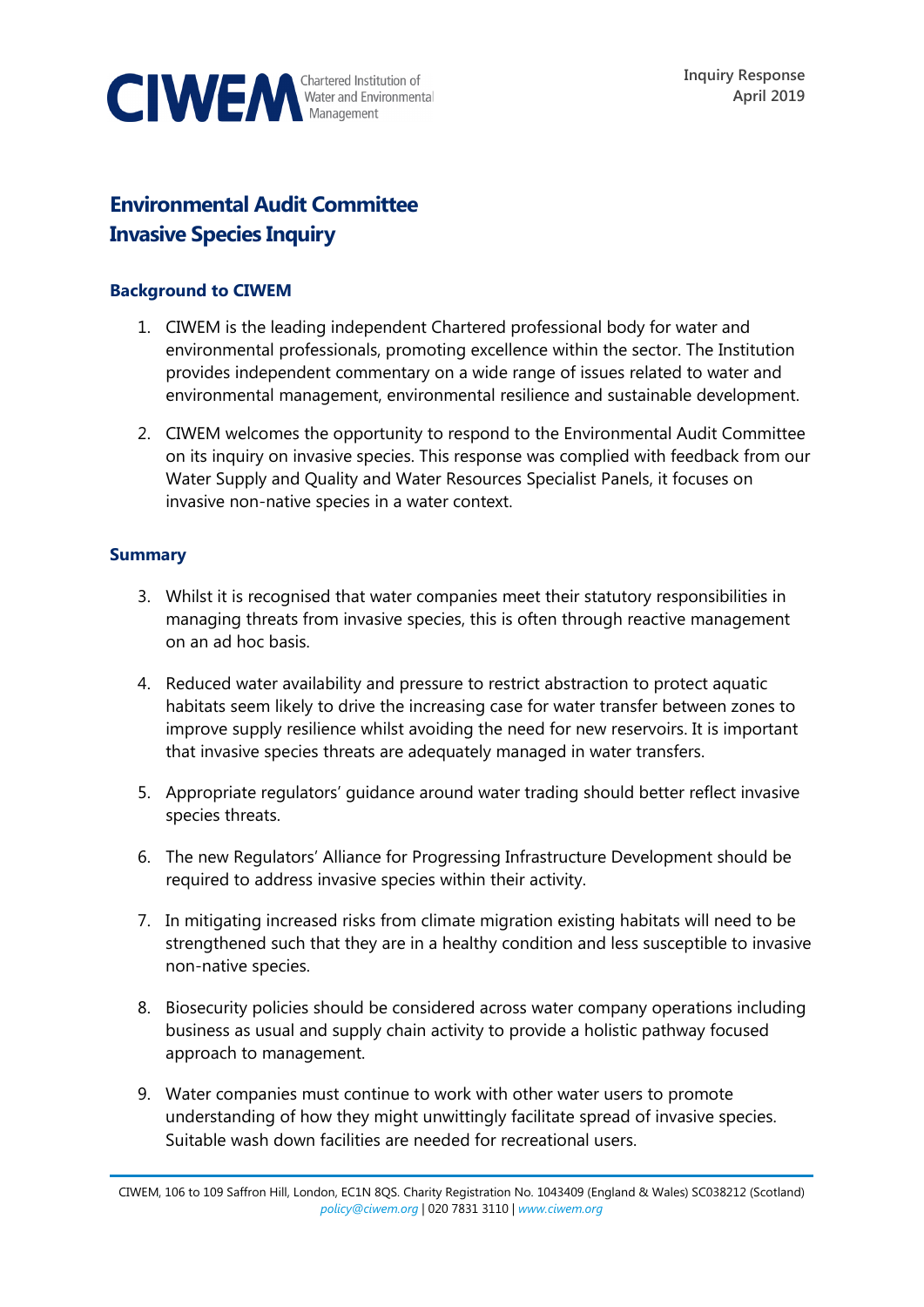- 10. Prevention of invasive non-native species spreading to the UK could be assisted by enhanced regulation on disinfection or filtration of bilge water, ballast water and hulls of boats, both commercial and personal, that travel overseas.
- 11. If the Government has not yet implemented the Ballast Water Management Convention, it should do so to address this introduction pathway and mitigate the risk of future trading relationships bringing invasive non-native species to the UK.
- 12. Industry needs reliable information on which to base action.
- 13. Regulators need to be reasonably funded so that they can act proportionately to the ecological, economic and social risks posed by invasive species.
- 14. In the event of EU exit it will be important that devolved polices across the UK are ecologically coherent as spread of invasive species across administrative boundaries is a threat. Enforcement of policies in all countries must be effective and coordinated.
- 15. It will be of vital importance that the UK and EU continue to share information and work collaboratively to manage the threat of invasive species through best practice and regulation.

## **Response to inquiry questions**

- 1. How well is the UK and its overseas territories managing the impact of invasive species and controlling the risks of further invasion?
	- 16. Waterways face threats from a number of invasive non-native species which water companies play a role in detecting and eradicating or managing.
	- 17. Managing the threat of invasive species alongside statutory conservation access and recreation duties under the Water Industry Act 1991 is seen as challenging. Recreational use of waterways, such as angling and boating, and raw water transfers represent areas for particular management of risk. Other ways that invasive species could be spread include by removal of existing impoundments, allowing species more movement, and through movement of workers and equipment between sites.
	- 18. Invasive species is an area of devolved power, though Westminster holds overall responsibility for protection of the UK's external borders. The Environment Agency require water companies to consider invasive species risks that current abstraction and future water supply solutions could present and to propose management measures.
	- 19. Whilst it is recognised that water companies meet their statutory responsibilities in managing threats from invasive species, this is often through reactive management on an ad-hoc basis.
	- 20. The Government has previously stated that it would like to see the water industry take stronger collective leadership in addressing threats from invasive species through management on their property. In some cases, improved management has been facilitated through allocating Water Industry National Environment Programme funds.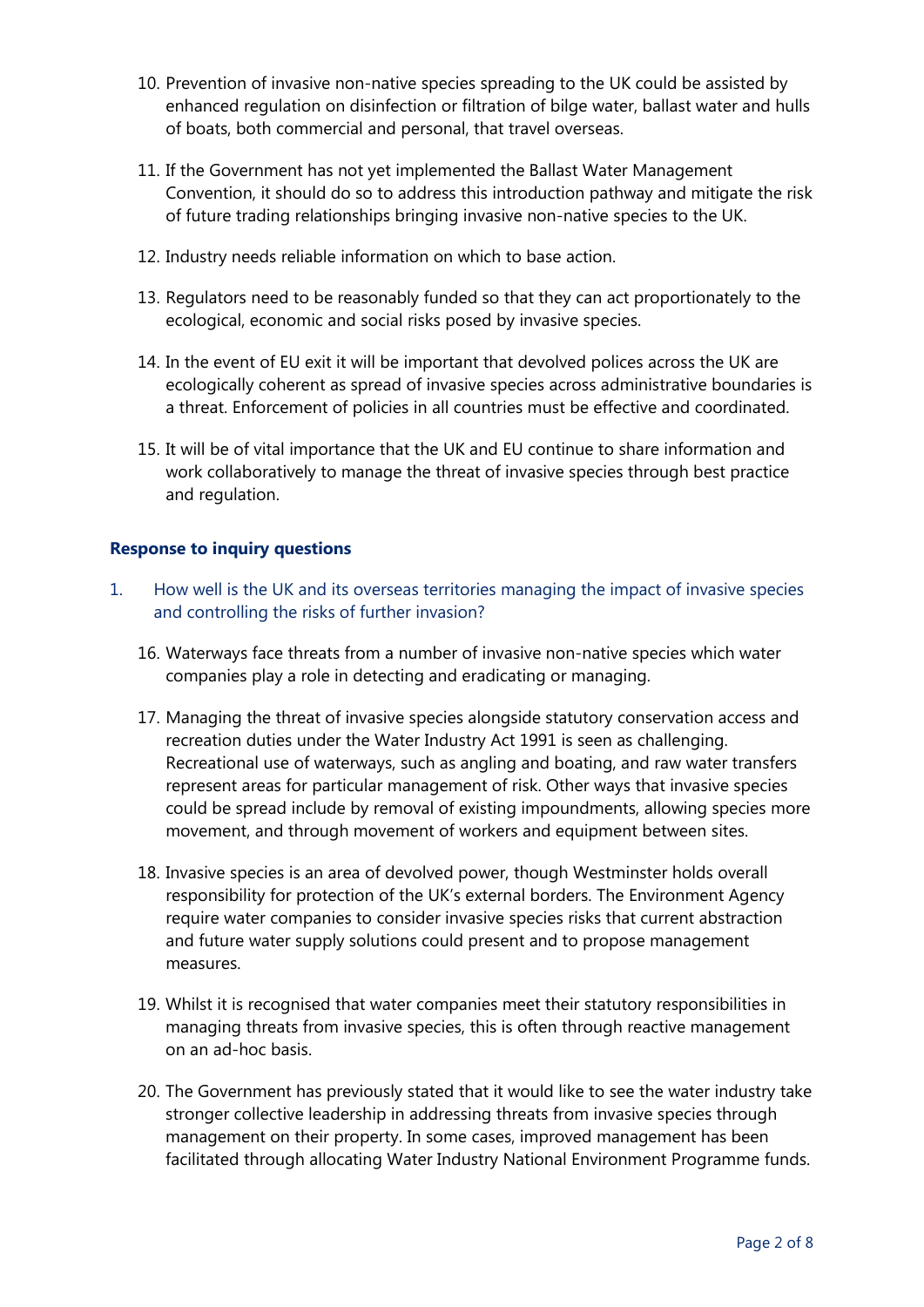- 2. Of those that are already in the UK, which invasive species are posing the greatest harm to:
- a) Human health
- b) Animal health

 $\overline{a}$ 

- c) Plant health and biodiversity
	- 2[1](#page-2-0). The 2016 report by UKWIR<sup>1</sup> provided a top ten ranking of invasive non-native species that represented a threat to the water industry, please see below, as well as maps of their occurrence which can be seen in figure 3 of the report. Alongside those, UKWIR noted that other species including those that had not been screened by the report could also become established in UK waters and cause unforeseen impacts.

#### Table 5 Final Top 10 INNS selected by the water companies 2015 (NB the list refers to top 10 but includes 11 species due to the combination of the killer and demon shrimps when management options were considered)

| Final Top 10 INNS selected by the water companies 2015 |                           |
|--------------------------------------------------------|---------------------------|
| No                                                     | <b>Species</b>            |
|                                                        | Quagga mussel             |
| 2                                                      | Zebra mussel              |
| 3                                                      | Killer and Demon shrimp   |
| 4                                                      | Signal crayfish           |
| 5                                                      | Round Goby <sup>13</sup>  |
| 6                                                      | Himalayan balsam          |
|                                                        | Japanese knotweed         |
| 8                                                      | New Zealand pigmy weed    |
| 9                                                      | <b>Floating pennywort</b> |
| 10                                                     | <b>Giant hogweed</b>      |

- 22. Invasive non-native species can have significant adverse environmental, economic and social impacts. Invasive species can disrupt the ecology of rivers and contribute to preventing rivers meeting Water Framework Directive standards or becoming degraded.
- 23. The economic impact on water companies of managing invasive non-native species is large. UKWIR have previously estimated the annual cost of management of these

[2](#page-2-1)

<span id="page-2-0"></span><sup>1</sup> [https://www.ukwir.org/Invasive-and-Non-Native-Species-\(INNS\)-Implications-on-the-](https://www.ukwir.org/Invasive-and-Non-Native-Species-(INNS)-Implications-on-the-Water-Industry)[Water-Industry](https://www.ukwir.org/Invasive-and-Non-Native-Species-(INNS)-Implications-on-the-Water-Industry)

<span id="page-2-1"></span><sup>&</sup>lt;sup>2</sup> [https://www.ukwir.org/Invasive-and-Non-Native-Species-\(INNS\)-Implications-on-the-](https://www.ukwir.org/Invasive-and-Non-Native-Species-(INNS)-Implications-on-the-Water-Industry)[Water-Industry](https://www.ukwir.org/Invasive-and-Non-Native-Species-(INNS)-Implications-on-the-Water-Industry)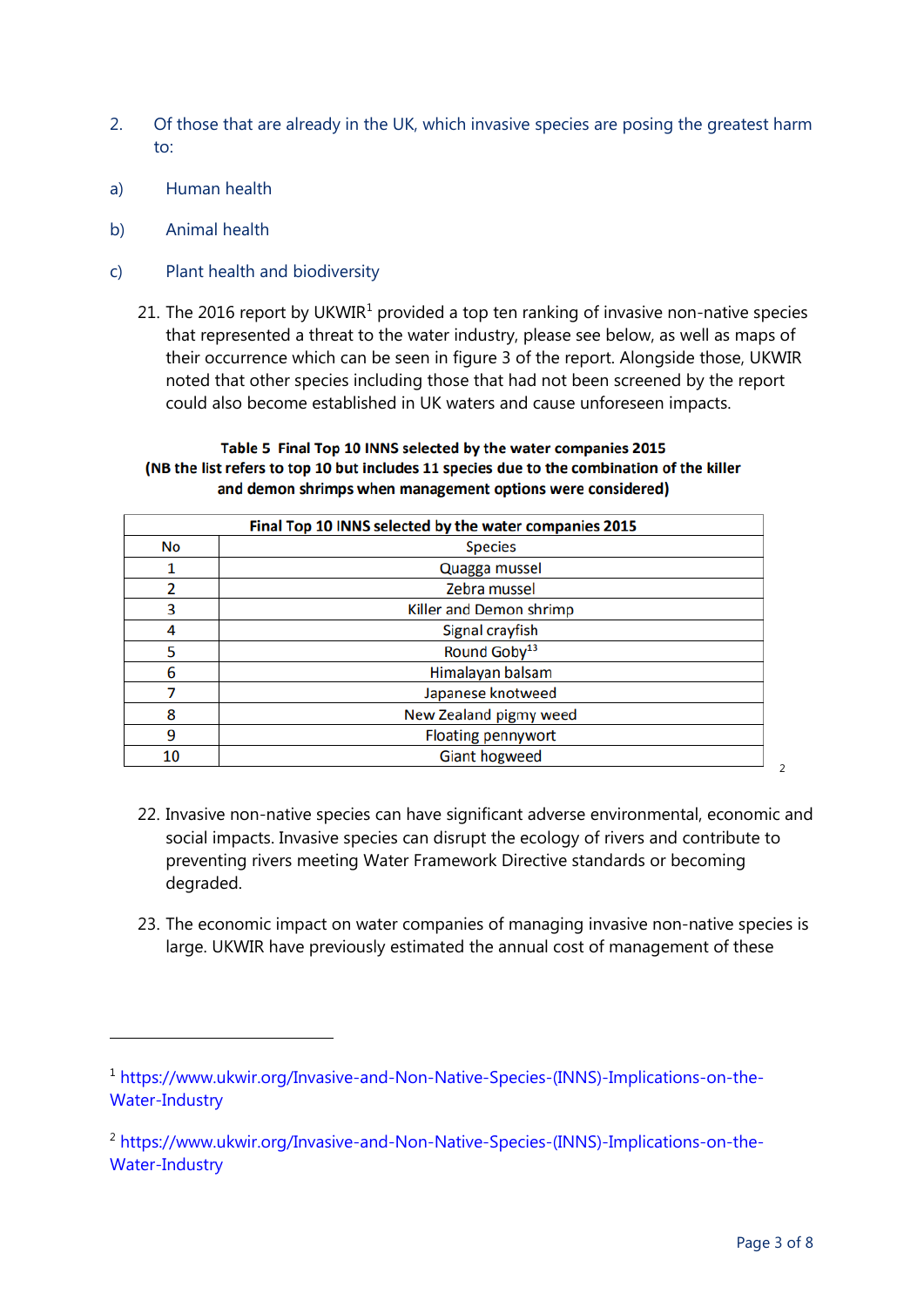species at £7.5 million, in comparison to a UK wide figure of £1.7 billion<sup>[3](#page-3-0)</sup>. As invasive species become more established, costs associated with their management will increase. Changing environments following invasion may also become more susceptible to further non-native species presenting the possibility of further management demands and costs.

- 24. Invasive species can also present social threats. Zebra mussels, which came to the UK from the Black Sea on boats, colonise and block water supply pipes preventing water from reaching treatment plants. Threats to drinking water are also threats to public health, bringing a social dimension to the impacts from invasive non-native species.
- 25. We also note that some native species can be disruptive and severely degrade habitats.

## 3. What are the risks of invasive species migrating to the UK from climate change?

- 26. Predicting the impacts of climate change on biodiversity of the UK is complex, with many potential outcomes.
- 27. Climate change is predicted to result in warmer wetter winters and hotter drier summers. This would alter the conditions of UK waters which may increase the vulnerability of existing ecosystems, influence the likelihood of establishment of known threats, and increase the number of species that are considered potential threats.
- 28. Reduced water availability as a result of hotter drier summers and droughts will impact on water management. Reduced water availability and pressure to restrict abstraction to protect aquatic habitats seem likely to drive the increasing case for water transfer between zones to improve supply resilience whilst avoiding the need for new reservoirs.
- 29. Inter-basin bulk raw water transfers must be properly planned to manage the risk of inadvertently transferring invasive fish species and parasites. Transfers are usually agreed as part of water companies Water Resource Management Plans. Ofwat and the Environment Agency are statutory consultees to these plans and provide water companies with guidance. Appropriate regulators' guidance around water trading should better reflect invasive species threats.
- 30. Water companies must meet conditions in their Water Transfer Licence, including any on invasive species. Water companies in the UK are able to discuss invasive species threats on a case by case basis with their appropriate regulator.
- 31. Ofwat recently (March 2019) announced funding for a Regulators' Alliance for Progressing Infrastructure Development who will cover strategic inter-region water

<span id="page-3-0"></span><sup>&</sup>lt;sup>3</sup> [https://www.ukwir.org/Invasive-and-Non-Native-Species-\(INNS\)-Implications-on-the-](https://www.ukwir.org/Invasive-and-Non-Native-Species-(INNS)-Implications-on-the-Water-Industry)[Water-Industry](https://www.ukwir.org/Invasive-and-Non-Native-Species-(INNS)-Implications-on-the-Water-Industry)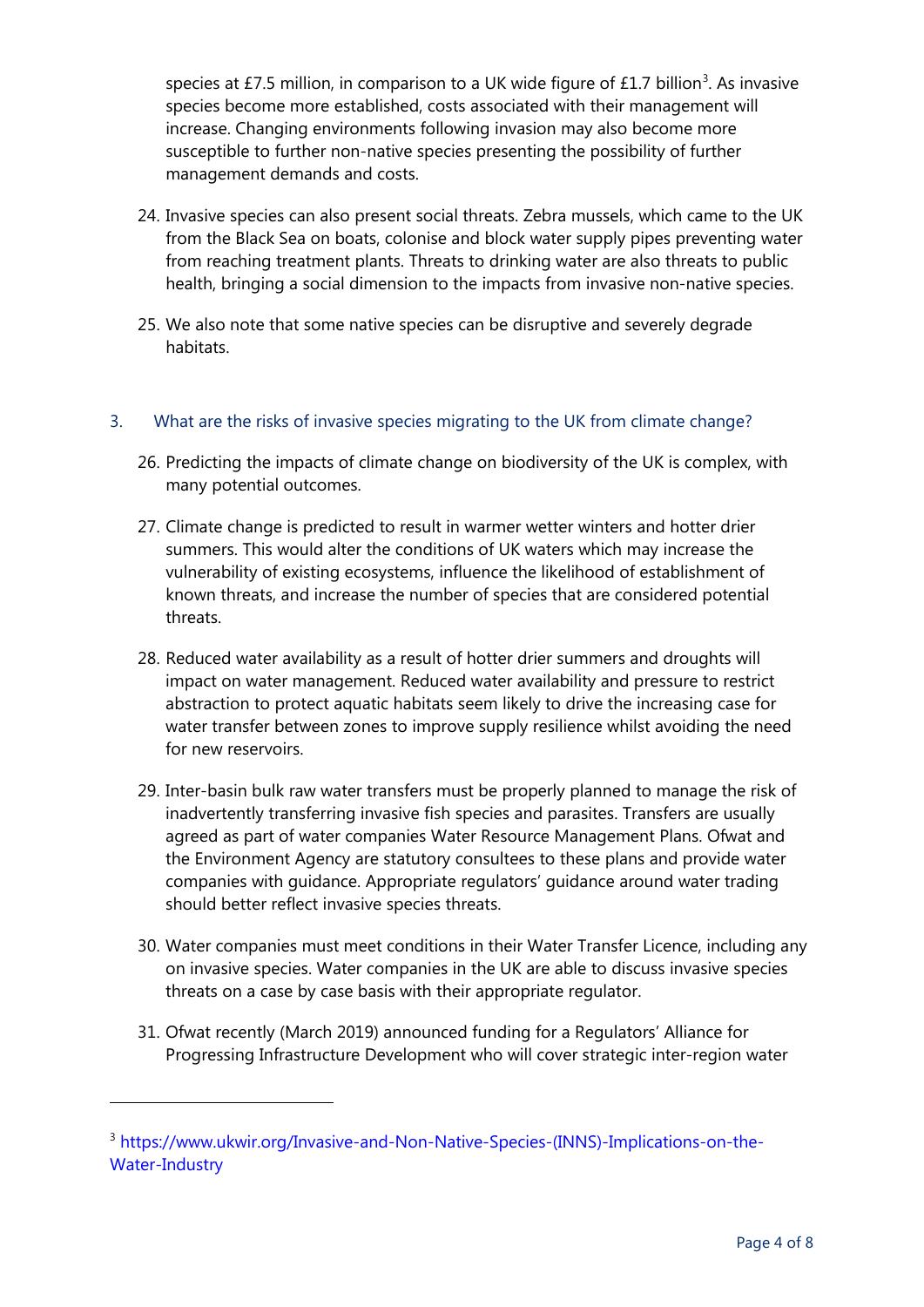transfers<sup>[4](#page-4-0)</sup>. This team, combining expertise of Ofwat, the Environment Agency, and Drinking Water Inspectorate should be required to address invasive species within their activity.

## 4. What actions should the UK take to mitigate the risk, or adapt to, climate migrations of invasive species?

- 32. Given the likelihood that invasive non-native species risks will increase with climate change and that preventative monitoring and immediate action present the most expensive stages of management, it is clear that water companies and Government will need to prioritise increased funding for management of climate migration risks.
- 33. In mitigating increased risks from climate migration existing habitats will need to be strengthened such that they are in a healthy condition and less susceptible to invasive non-native species. It may also be appropriate to consider whether connectivity of habitats is sufficient to enable existing species to retreat and avoid extirpation.
- 34. Where invasive species do enter the waterways and are not controlled through immediate actions taken, water companies should use pathway management plans to inform further action.

### 5. Where should the four nations prioritise actions to tackle invasive species?

- 35. Invasive species can have significant negative impacts on ecology and infrastructure and the cost of management and eradication can be high. These factors necessitate focus on prevention, detection and early action.
- 36. Biosecurity policies should be considered across water company operations including business as usual and supply chain activity to provide a holistic pathway focused approach to management. Water companies must also continue to work with other water users to promote understanding of how they might unwittingly facilitate spread of invasive species. Suitable wash down facilities are needed for recreational users.
- 37. Prevention could also be assisted by enhanced regulation on disinfection or filtration of bilge water, ballast water and hulls of boats, both commercial and personal, that travel overseas.
- 38. Industry needs reliable information on which to base action, including information on which species pose the greatest threats, which areas are most vulnerable, likely potential pathways and information to facilitate early detection.

<span id="page-4-0"></span><sup>4</sup> [https://www.ofwat.gov.uk/regulators-collaborate-to-support-strategic-water-transfers-and](https://www.ofwat.gov.uk/regulators-collaborate-to-support-strategic-water-transfers-and-joint-infrastructure-projects/)[joint-infrastructure-projects/](https://www.ofwat.gov.uk/regulators-collaborate-to-support-strategic-water-transfers-and-joint-infrastructure-projects/)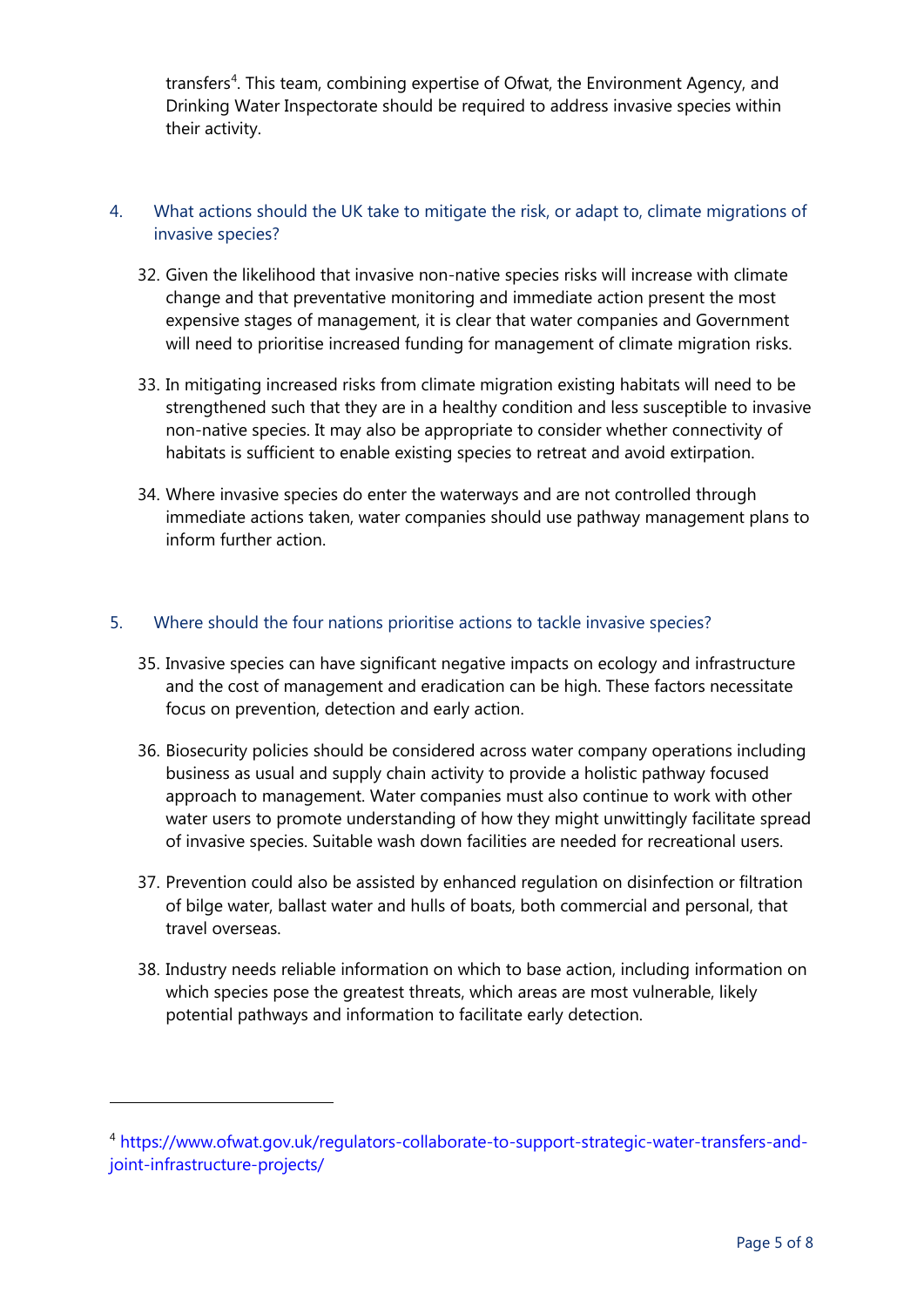39. Where threats are recognised quick treatment, though costly, must be prioritised to protect the environment. This will save money in the long term. Funding availability for proactive management must be improved, as cost can act as a barrier to action.

## 6. How can the risk of trade and future trading relationships bringing non-native species to the UK be mitigated?

- 40. Research by Keller et al. in 2009<sup>[5](#page-5-0)</sup> showed that there were then 117 nonindigenous species established in the Britain's freshwaters. The research also showed that shipping and aquaculture were strong vectors.
- 41. The International Convention for the Control and Management of Ships' Ballast Water and Sediments (also known as the Ballast Water Management Convention) $<sup>6</sup>$  $<sup>6</sup>$  $<sup>6</sup>$  is an</sup> international measure to prevent the spread on invasive species through ships ballast water. The Convention came into force in 2017 requiring ships to manage their ballast water and sediments in line with their ballast water management plan, and to carry a ballast water record book and an International Ballast Water Management Certificate.
- 42. An FAQ published July 2018 stated that the "UK has not yet ratified the Convention but is currently drafting the legislation that will allow accession to the Convention to take place"<sup>[7](#page-5-2)</sup>. As this is the latest update it is unclear whether the UK has implemented the Convention.
- 43. If the Government has not yet implemented the Ballast Water Management Convention, it should do so to address this introduction pathway and mitigate the risk of future trading relationships bringing invasive non-native species to the UK.
- 44. Promoting trade of home-grown material, rather than importing of live material could help prevent spread of invasive non-native species. This has been done in the past, for example through an import ban in 2012 on European grown ash trees to prevent spread of the fungus responsible for ash dieback<sup>[8](#page-5-3)</sup>.
- 7. How effective have the European Union's Invasive Alien Species Regulations been at addressing and tackling invasive species?

7

<span id="page-5-0"></span> $5$  [https://www.jstor.org/stable/40419191?seq=1#page\\_scan\\_tab\\_contents](https://www.jstor.org/stable/40419191?seq=1#page_scan_tab_contents)

<span id="page-5-1"></span><sup>6</sup> <http://www.imo.org/en/MediaCentre/PressBriefings/Pages/21-BWM-EIF.aspx>

<span id="page-5-2"></span>[https://assets.publishing.service.gov.uk/government/uploads/system/uploads/attachment\\_da](https://assets.publishing.service.gov.uk/government/uploads/system/uploads/attachment_data/file/724375/Ballast_Water_Management_FAQ_Version_1.pdf) [ta/file/724375/Ballast\\_Water\\_Management\\_FAQ\\_Version\\_1.pdf](https://assets.publishing.service.gov.uk/government/uploads/system/uploads/attachment_data/file/724375/Ballast_Water_Management_FAQ_Version_1.pdf)

<span id="page-5-3"></span><sup>8</sup> <https://www.gov.uk/government/news/government-bans-imports-of-ash-trees>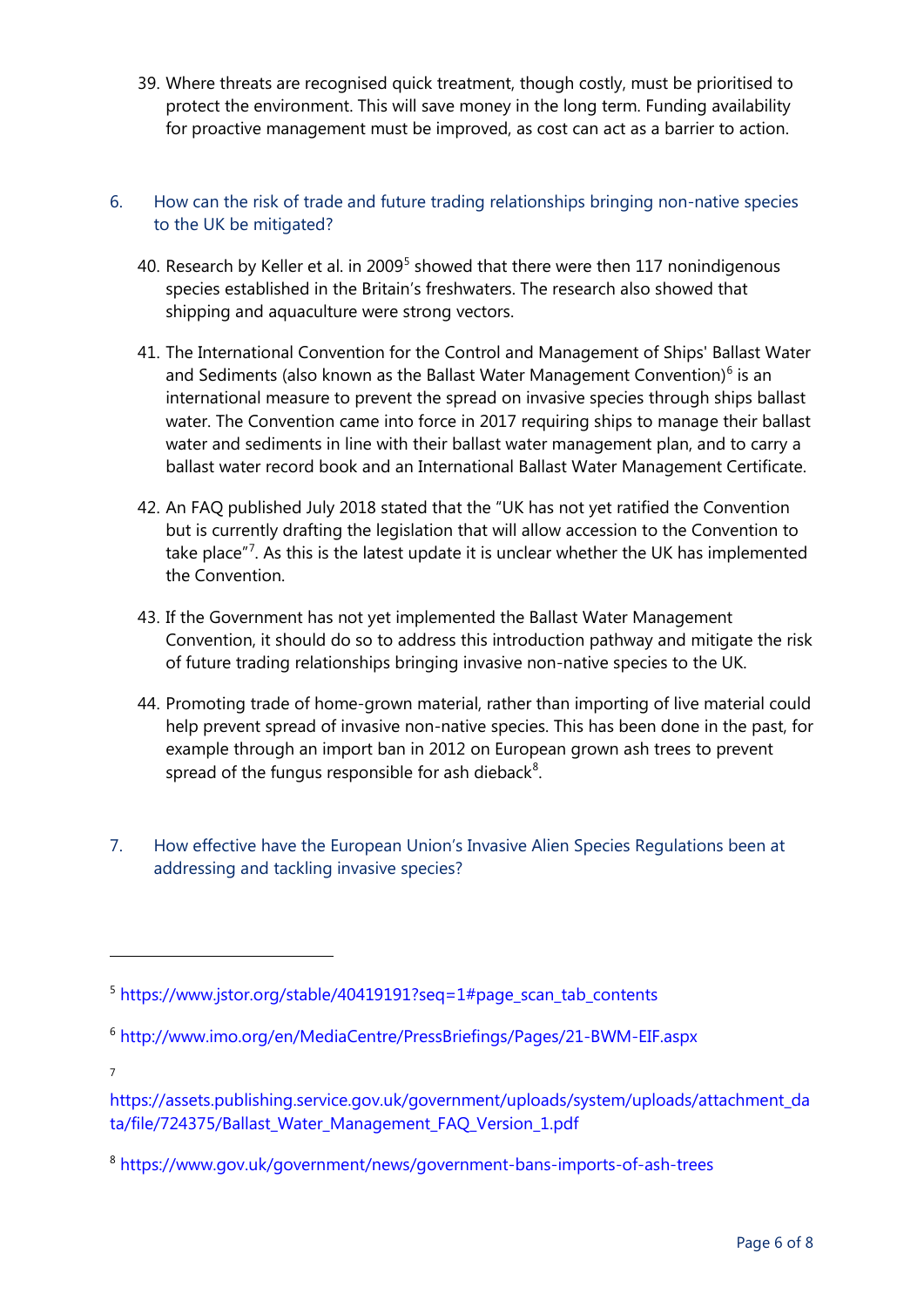- 45. The Wildlife and Countryside Act 1981 covers invasive species, creating an offense to release or allow species in schedule 9 to escapes. The 2015 Infrastructure Act transposed EU Regulation into domestic law.
- 46. Regulators have powers to enter into Species Control Agreements and issue Species Control Orders. Failure to comply with an Order without acceptable reasons can be classed as an offense and result in a fine, imprisonment or both. However, lack of resources has been noted as a barrier to effective implementation.
- 47. Wildlife and Countryside Link have previously stated in evidence to the House of Lords EU Energy and Environment Sub-committee that "lack of resources has led to all of the UK's administrations failing to meet deadlines for implementation of statutory biosecurity measures under the EU Invasive Alien Species (IAS) Regulation  $(1143/2014)^{''9}$  $(1143/2014)^{''9}$  $(1143/2014)^{''9}$ .
- 48. Regulators need to be reasonably funded so that they can act proportionately to the ecological, economic and social risks posed by invasive species. Funding is needed for research, monitoring, building and directing volunteer capacity, and enforcement. Monitoring of invasive non-native species represents an area that citizen science could be used.
- 8. In the event of EU exit, how should the UK establish its replacement for the European Commission's scientific forum to update the species list of concern?
	- 49. Should the UK leave the EU it is important that the UK establishes its own scientific forum. Under the EU Regulations member states can establish their own national list and use them to propose species of regional concern but it does not appear that the UK has done so.
	- 50. Work has already been done by different bodies to identify invasive species threats in the UK. For example, Defra's Great Britain Invasive Non-native Species Strategy<sup>[10](#page-6-1)</sup>, the UKWIR report referenced above and other industry reports such as Buglife's 2014 report on invasive invertebrates $11$ . This work and the views of authors should be considered in establishing a scientific forum.
	- 51. In the event of EU exit it will be important that devolved polices across the UK are ecologically coherent as spread of invasive species across administrative boundaries is a threat. Enforcement of policies in all countries must be effective and coordinated.

10

<span id="page-6-0"></span><sup>9</sup> [https://www.wcl.org.uk/docs/HoL\\_biosecurity\\_inq\\_evidence\\_%20April2018.pdf](https://www.wcl.org.uk/docs/HoL_biosecurity_inq_evidence_%20April2018.pdf)

<span id="page-6-1"></span>[https://assets.publishing.service.gov.uk/government/uploads/system/uploads/attachment\\_da](https://assets.publishing.service.gov.uk/government/uploads/system/uploads/attachment_data/file/455526/gb-non-native-species-strategy-pb14324.pdf) [ta/file/455526/gb-non-native-species-strategy-pb14324.pdf](https://assets.publishing.service.gov.uk/government/uploads/system/uploads/attachment_data/file/455526/gb-non-native-species-strategy-pb14324.pdf)

<span id="page-6-2"></span><sup>11</sup> <https://www.buglife.org.uk/sites/default/files/INNSinverts2.pdf>